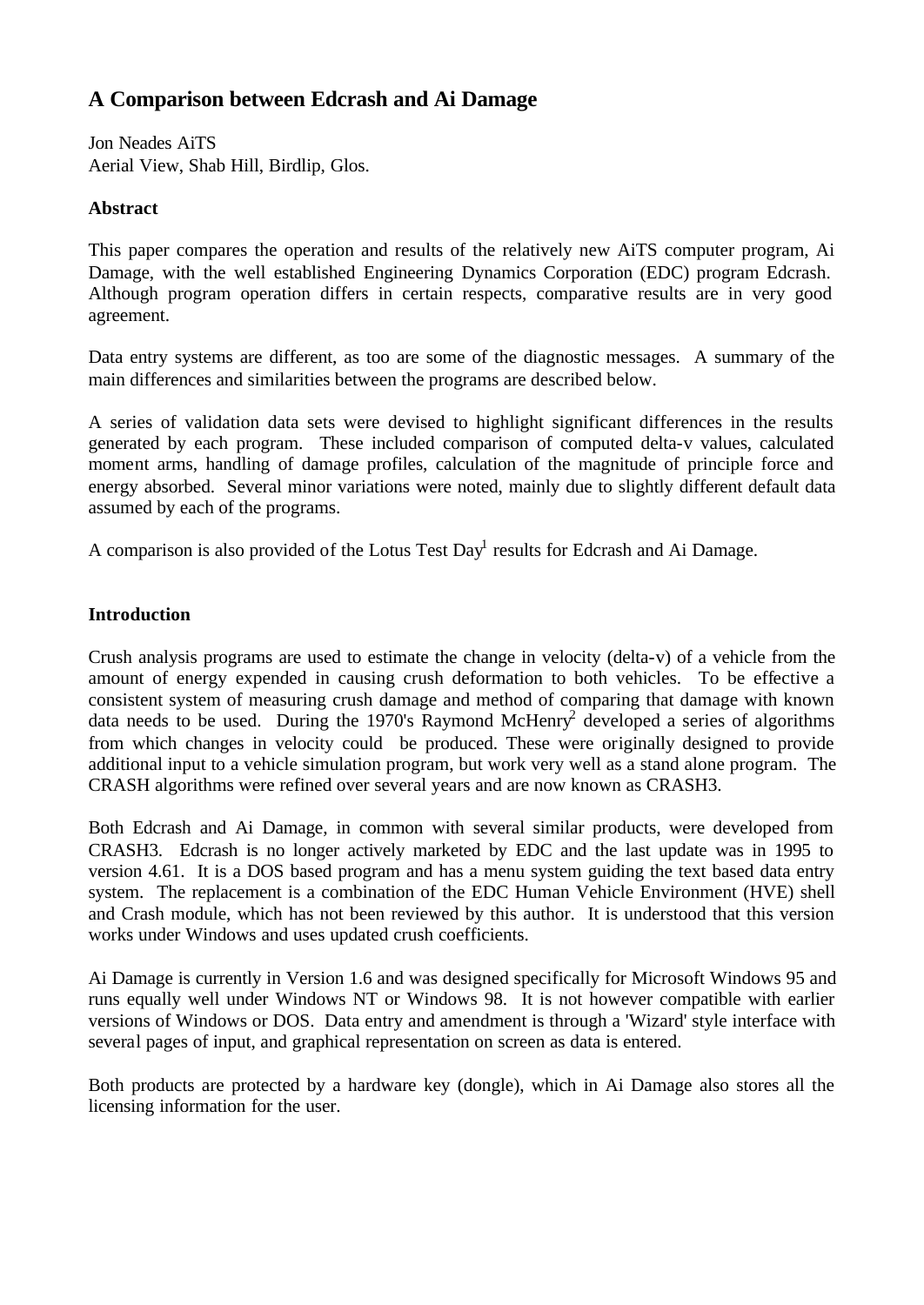### **Measuring protocols**

Edcrash uses the measuring system defined by CRASH3. Data entry is restricted to either two, four or six crush measurements defining one, three or five crush zones respectively. The order of measurements is defined by reference to a plan view of a vehicle, with the first crush measurement C1 towards the left or rear of the vehicle. Edcrash requires the input of the total damage width and will accept data in metric or imperial measurements.

Edcrash uses fully the SAE damage measuring protocol<sup>3</sup> and insists on a collision deformation code (CDC) being entered for each collision. If crush damage is specified later in the data entry process, the CDC does little more than define which panel of the vehicle is being measured, and the principle direction of force. (PDOF)

With Ai Damage there is no facility to enter any CDC. Crush measurements are limited to any number between 2 and 100 and all measurements are taken from left to right with reference to the side of the vehicle being measured. Total damage width is not required, instead the width of the crush zones is entered, from which the program calculates the total width.

Offsets are measured with either a plus or minus figure relative to the centre of the crushed area. The major difference here is that Edcrash requires the offset relative to the position of the centre of gravity of the vehicle, whereas Ai Damage wants the offset relative to the geometric centre. This can introduce significant differences into results of otherwise identical data sets. For example on a base class 5 vehicle the centre of gravity is 25.5 cm forward of the centre line of the vehicle.

A summary of the measuring protocols are shown in diagram 1 below.



#### **Diagram 1. Summary of measuring protocols**

### **Momentum**

Both programs have the ability to perform momentum calculations in addition to any crush analysis. The way that momentum is incorporated into each program differs considerably. With Edcrash the positions of the vehicles at impact, final positions and intermediate points may be entered using a co-ordinate and vehicle heading system. The program then works backwards from the point of rest,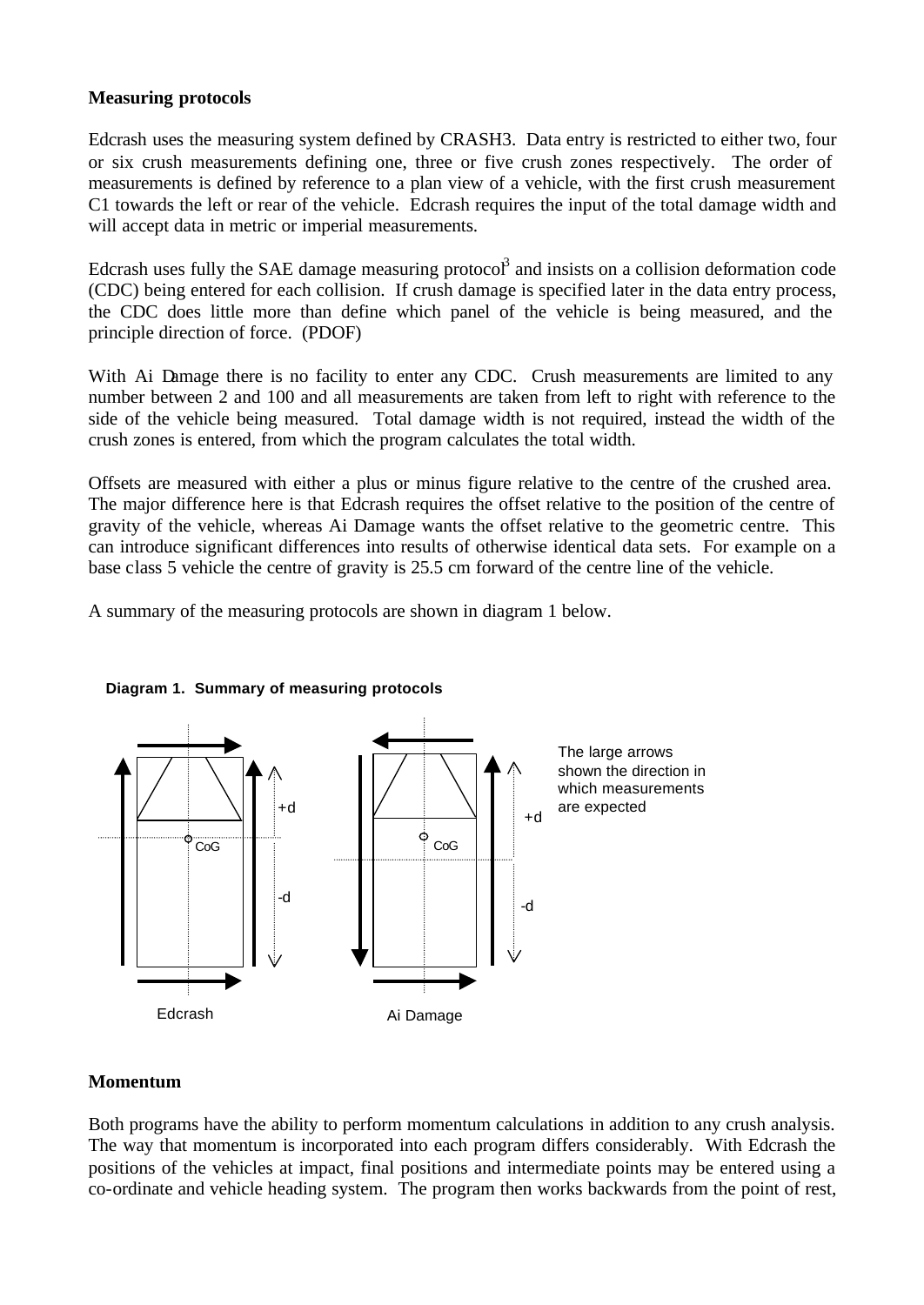through any intermediate positions and back to the impact position to determine the post impact velocities for each vehicle. Additional information about the amount of braking at each wheel, (or average braking), steer angles and coefficient of friction are also required. The actual process and calculation procedures used for the post impact phase are detailed further in the Edcrash Training  $M$ anual $\hbox{}^4.$ 

Ai Damage cannot perform these post-impact calculations. Instead the user is left to determine the post-impact velocities by some other means and these are entered directly as a speed and direction of the centre of mass immediately post-impact.

Using the post-impact velocities, both programs perform a two dimensional momentum calculation to determine the pre-impact speeds. In addition, the delta-V's calculated, using the crush analysis, are subtracted from the post-impact velocities, to produce pre-impact velocities.

#### **Program operation and results**

Edcrash performs its calculations using US measurements and US coefficients. Any metric values appear to be converted prior to the calculations and then converted back into metric for final results. Ai Damage performs all its calculations in metric and uses metric crush coefficients. This difference inevitably introduces a few minor variations into any comparison tests.

Both programs produce comprehensive results, which may be viewed on screen or printed for further reference. In common with many, if not all, DOS based programs, Edcrash requires the printer to be set up before operation and is limited to several standard printers using custom drivers supplied with the program. Ai Damage will print through any printer installed under Windows, but has the limitation that output is designed to print on A4 (or larger) sized paper.

Both produce a text based summary of the main results together with a listing of any warnings or diagnostic messages produced.

### **Diagnostic calculations**

During the calculation process it is possible to perform diagnostic calculations which give information about possible problems. The types of calculations are dependent upon whether a crush calculation, momentum calculation or both are performed.

For a crush only analysis both programs compare the magnitude of forces calculated by the program. Although the energy absorbed in the collision for each vehicle need not be equal, the forces that cause that crush should be equal, according to Newton's Third Law.

Edcrash only reports warnings when the size of the diagnostic calculations exceed internally set levels. Ai Damage always shows the results of diagnostic calculations and it is left to the user to determine whether these indicate a potential problem. For the crush analysis only calculation, Edcrash will generate a warning message only if the difference exceeds 100%.

Other warning and diagnostic messages are not discussed further in this text as these are both discussed fully in the respective program manuals and help files.<sup>45</sup>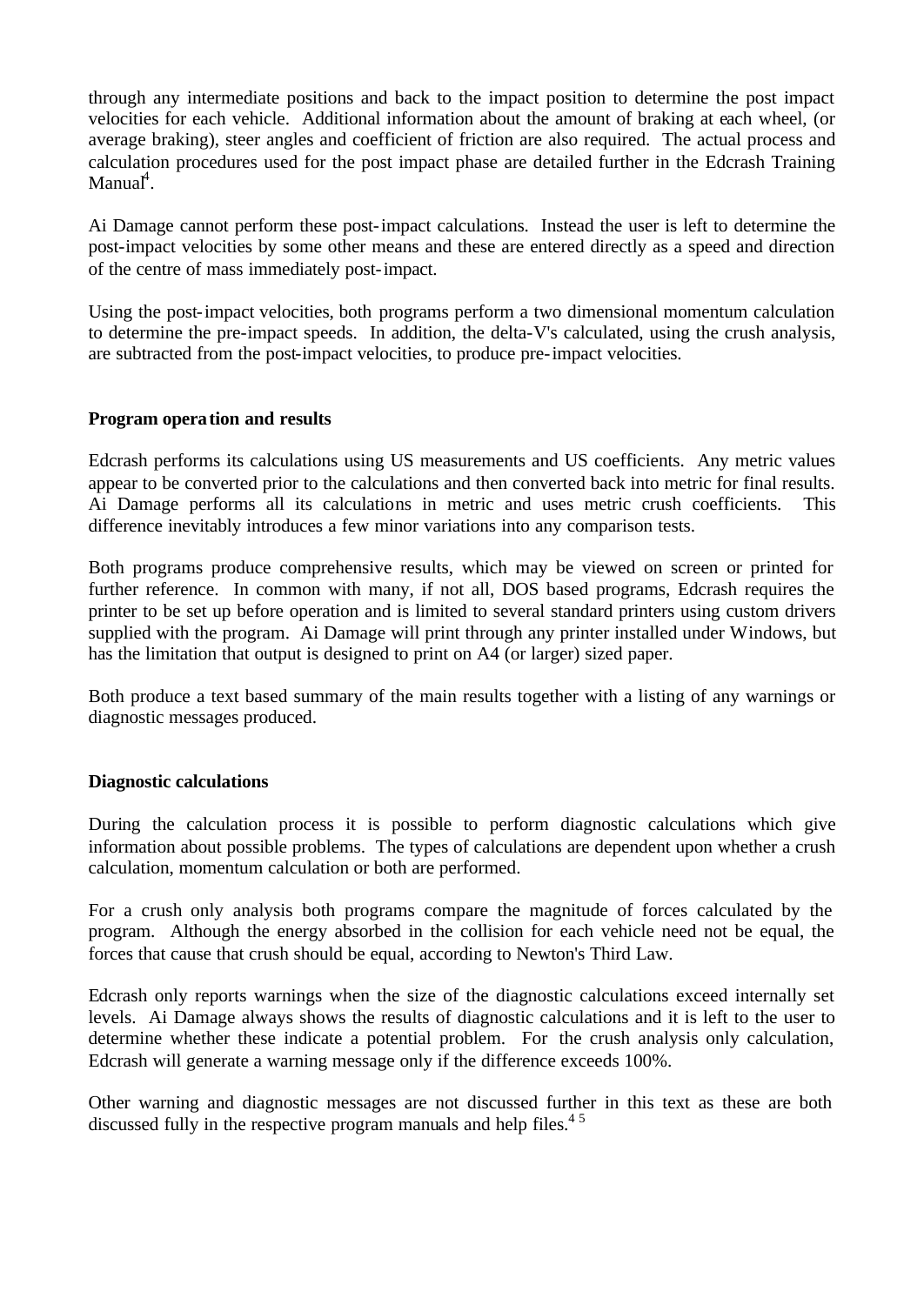### **Comparison tests**

Six program runs were devised to highlight any differences between the results generated by the two programs. In all these tests a simple damage profile was used, which can allow calculations to be performed 'by-hand'. In addition, data gathered by the Lotus Crash Day tests was used to generate another series of comparisons. This provides comparisons which relate to more practical situations.

Comparisons are shown between the results produced for the total delta-V, component delta-V's, energy dissipated, magnitude of force and calculated moment arms.

In all the comparative tests, the default crush coefficients were used for Edcrash. Ai Damage is supplied with equivalent coefficients in the vehicle library "olddata.lib". This vehicle library is based on the CRASH3 generic vehicle data published by  $EDC<sup>7</sup>$ .

The tests encompass all the five base classes of vehicle and utilise all four sides of the vehicle. An outline description of each test is shown below.

Test 1.

Head on impact between a class 1 and class 2 vehicle with no user defined offset.

### Test 2.

Head on impact between a class 3 and class 4 vehicle with a 20 cm offset for each vehicle.

### Test 3.

T-bone impact between a class 1 (front) and class 5 (right hand side) vehicle with a zero offset for the class 1 vehicle and for the class 5 vehicle an impact offset of 40 cm in front of the centre of mass. Principle forces varied by 15° from a perpendicular impact.

#### Test 4.

T-bone impact between a class 1 (rear) and class 5 (left hand side) vehicle with a zero offset for the class 1 vehicle and a 40 cm offset behind the centre of mass. 15° variation in force angle also specified.

#### Test 5.

This test is essentially a repeat of test 1 for Edcrash data entry, but compares the effect of varying the number of crush measurements for Ai Damage. The damage profile is designed to have the same shape and thus should generate the same results.

#### Test 6.

45 degree and 60 degree frontal impact between two class 2 vehicles. This test is designed to show the effect of reaching and exceeding the energy magnification limit which for both programs is set at 2. This magnification factor is reached at an angle of 45 degrees. At 60 degrees the energy magnification should remain the same.

The Lotus Results are merely provided as a comparison using the same data. No comment is made on the validity of the measuring process or indeed the results produced, as this is covered adequately elsewhere.<sup>6</sup>

The table in Appendix A shows a summary of the data entered for each of the tests.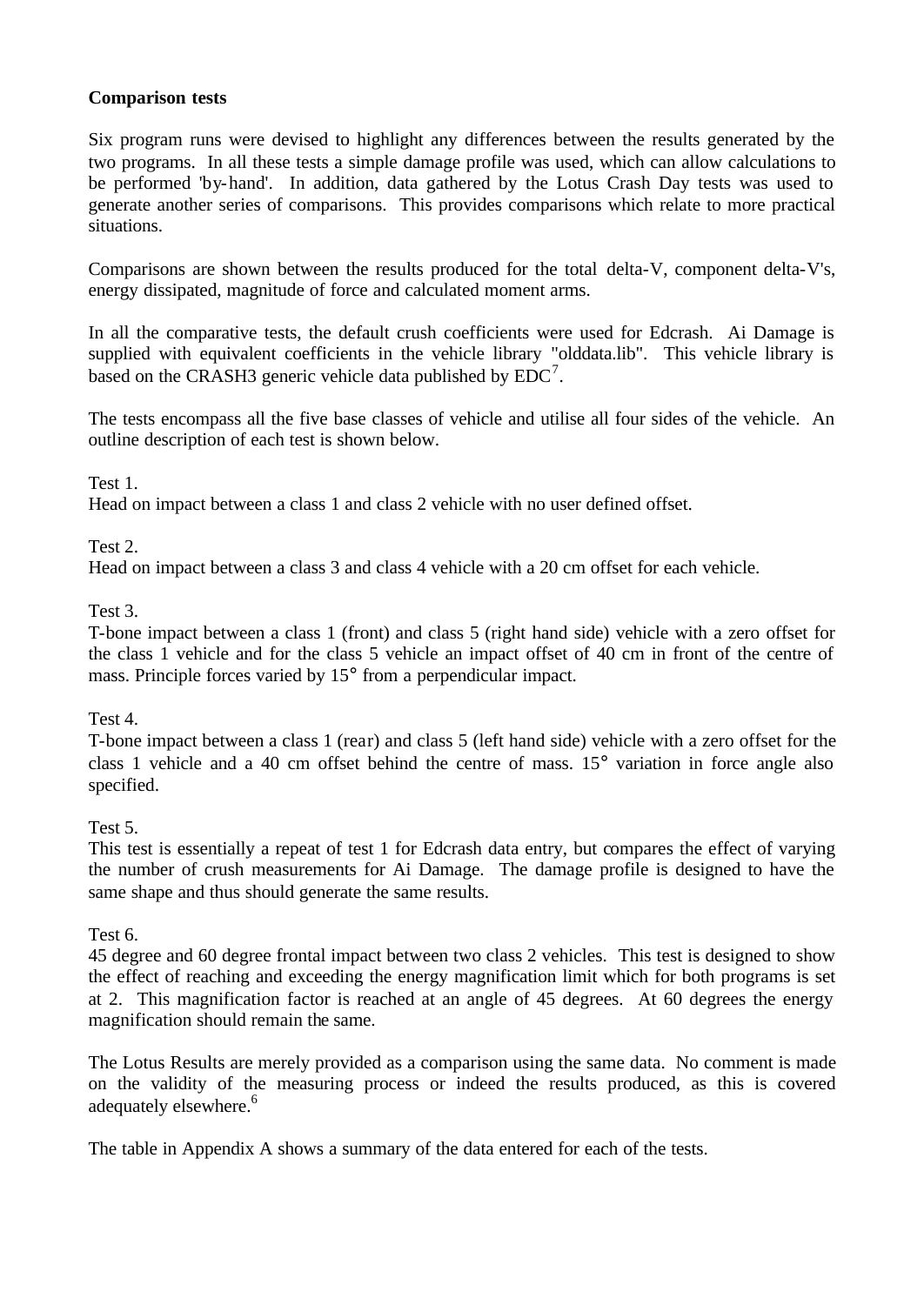### **Results**

For easy comparison all the delta-V results are shown in kilometres per hour  $(km h<sup>-1</sup>)$ . The calculations were performed for each test, for Ai Damage (A) and Edcrash (E). Results are grouped together by test and vehicle and are shown in full in Appendix B.

Tests 1 and 2 show a very good correlation between the two programs. The slight differences in the calculated delta-V's are within 0.08%, which could be due solely to the fact that Ai Damage reports results to two decimals, compared with Edcrash which reports results to one decimal. The magnitudes of force and energy are within 0.15%. A close correlation between the moment arm of the principle force is also noted.

Tests 3 and 4 show a larger variation. In test 4 particularly there appears to be a significant difference between the delta-V's, a little over 6%. There are also significant differences between the calculated moment arms. This indicates that the problem may lie in the dimensions of the vehicles.

Closer examination of the default data used for each program reveals that there is a slight difference between the overall dimensions of each of the vehicles. This is less than one centimetre for most of the measurements involved, except for the length of vehicle 1. Ai Damage uses an overall body length of 367 cm whereas Edcrash uses 405.9 cm. A difference between the yaw moments of inertia used by each program was also noted.

If the Ai Damage data is amended to match the dimensional data used by Edcrash the results are recalculated as,

| Vehicle<br>and | Total AV                     | Longitudinal AV | Lateral $\Delta V$ | Energy   | Magnitude<br>οt | Moment arm |
|----------------|------------------------------|-----------------|--------------------|----------|-----------------|------------|
| calculation    | (km $\mathsf{h}^{\text{-}1}$ | (km h)          | (km h)             | (J)      | force (N)       | (cm)       |
| 1(A)           | 52.08                        | 48.94           | 17.81              | 112122   | 291191          | -77.38     |
| (E)            | 52.1                         | 48.9            | 17.8               | 112036.3 | 290890          | $-77.4$    |
|                |                              |                 |                    |          |                 |            |
| 2(A)           | 34.72                        | 8.99            | 33.54              | 110773   | 366840          | $-0.94$    |
| 2(E)           | 34.7                         | 9.0             | 33.5               | 110691.3 | 366534.1        | $-0.9$     |

#### **Test 4 - Ai Damage amended data to match Edcrash**

A similar procedure for test 3 can also be performed to produce a similar close correlation. The value of ensuring that the dimensions used in the calculations reflect the actual collision vehicles used is also demonstrated by this.

Of note in tests 3 and 4, is the fact that Edcrash computes very slightly different force and crush energy values between the left and right hand sides. Although insignificant in themselves, it is suggested that with identical coefficients and identical crush measurements the force and crush energy should be the same.

Test 5 was designed to highlight any problems with the procedures used for generating the position of the centre of mass of the damage profile. This result is used within the programs to determine the moment arm. Ai Damage can use any number of crush measurements from 2 to 100, including both an even or odd number of measurements. This test demonstrates that with odd or even numbers of coefficients consistent results are computed.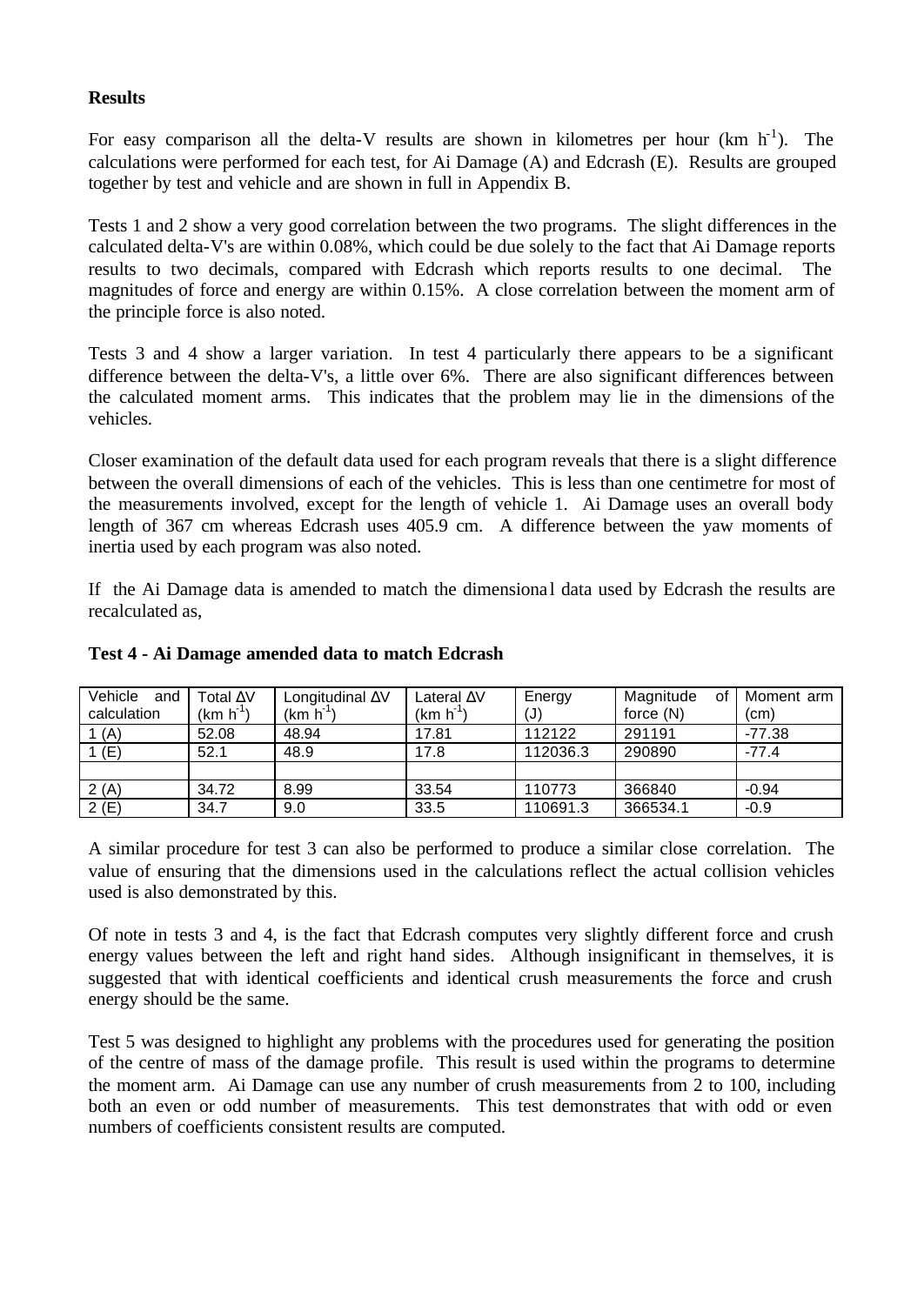Test 6 shows that the energy magnification is a factor of 2 at and impact angle of  $45^\circ$ . Identical crush measurements and damage width were used as for vehicle 2 in test 1. The calculated energy dissipated in this test was twice that calculated in test 1, for both vehicles.

Interestingly a slight variation between the two Edcrash values for energy were noted. As noted previously the two energy figures should be identical. If the impact angle for vehicle 1 is increased to 46° the two energy figures are identical. This may be due solely to rounding procedures.

The Lotus tests show very close agreement across all the results. The largest variation between the computed delta-V's was 0.23% in Lotus Test 2. A low delta-V was calculated for this particular test, exacerbating the difference. If quoted to one decimal throughout, there was no difference between the two sets of delta-V results.

#### **Conclusions**

Care should be taken when transferring data from one program to the other, as measuring protocols differ significantly. It can be very easy to transpose a series of crush measurements and produce a result which is a mirror image of the true damage profile.

Similar care must be taken with the offset measurement as this too differs between the programs. It is important to determine what offset measurement has been obtained, whether relative to the centre of mass, or the geometric centre.

The results of all the tests show that if similar data is entered into both Ai Damage and Edcrash then very similar results are produced, regardless of whether the calculation is performed in US measurements (Edcrash) or metric (Ai Damage).

Default dimensional data does vary between the programs and this can introduce significant variations between otherwise identical data sets.

#### **Acknowledgements**

The author gratefully acknowledges the assistance of the No 6 Region Police Driving School, Devizes in providing use of their copy of Edcrash, and also to Peter Jennings who provided helpful comments in the drafting of this report.

#### **References**

- 1. Fell, M. & Hughes, KM. Lotus Crash Day Results. Impact Vol 4. No 3 1995
- 2. McHenry, R. CRASH3 User's Guide and Technical Manual. NHTSA 1982
- 3. Collision Deformation Classification. SAE J224MAR80
- 4. Day, TD. Edcrash Training Manual. Engineering Dynamics Corporation 1986
- 5. Neades, J. Using and Understanding Ai Damage, Ai Damage help files. AiTS 1997 98
- 6. Smith, R. Reconstructions of the Collisions Staged at the Field Day at Norwich. Impact Vol 4 No 5 1995
- 7. Siddall, DE & Day TD, Updating the Vehicle Class Categories. SAE 960897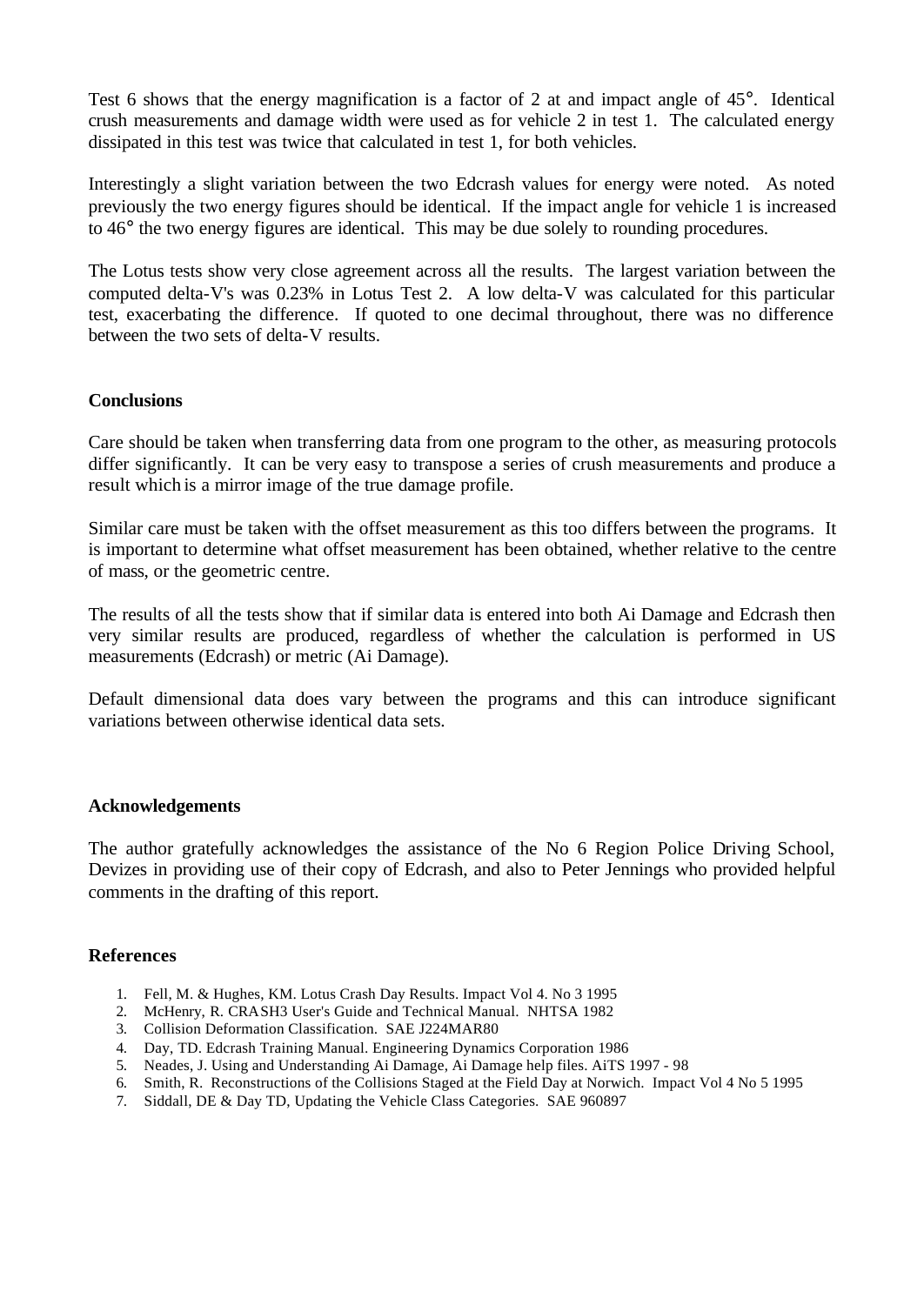# **Appendix A. Entry data**

| Test &       | Base                      | Force angle         | $Offset^*$     | Length | Spacing | Crush measurements                |
|--------------|---------------------------|---------------------|----------------|--------|---------|-----------------------------------|
| Vehicle      | class                     | (degrees)           | (cm)           | (cm)   | (cm)    | (cm)                              |
| 1(1)         | 1                         | $\mathbf 0$         | 0(0)           | 100    | 20      | 100 90 80 70 60 50                |
| 1(2)         | $\overline{2}$            | $\mathbf 0$         | 0(0)           | 100    | 20      | 100 90 80 70 60 50                |
|              |                           |                     |                |        |         |                                   |
| 2(1)         | $\ensuremath{\mathsf{3}}$ | $\pmb{0}$           | $20(-20)$      | 125    | 25      | 70 70 70 70 70 70                 |
| 2(2)         | $\overline{\mathbf{4}}$   | $\mathsf{O}\xspace$ | $-20(20)$      | 125    | 25      | 70 70 70 70 70 70                 |
|              |                           |                     |                |        |         |                                   |
| 3(1)         | $\mathbf{1}$              | 15                  | 0(0)           | 150    | 30      | 70 60 50 40 30 20                 |
| 3(2)         | 5                         | 75                  | 65.5 (40)      | 200    | 40      | 20 30 40 50 60 70                 |
|              |                           |                     |                |        |         |                                   |
| 4(1)         | $\mathbf{1}$              | $-160$              | 0(0)           | 150    | 30      | 20 30 40 50 60 70                 |
| 4(2)         | 5                         | $-105$              | $-14.5(-40)$   | 200    | 40      | 70 60 50 40 30 20                 |
|              |                           |                     |                |        |         |                                   |
| 5(1)         | $\mathbf{1}$              | $\pmb{0}$           | 0(0)           | 100    | 10      | 100 95 90 85 80 75 70 65 60 55 50 |
| 5(2)         | $\overline{c}$            | $\mathbf 0$         | 0(0)           | 100    | 50      | 100 75 50                         |
|              |                           |                     |                |        |         |                                   |
| 6(1)         | $\overline{c}$            | 45                  | 0(0)           | 100    | 20      | 100 90 80 70 60 50                |
| 6(2)         | $\overline{c}$            | 60                  | 0(0)           | 100    | 20      | 100 90 80 70 60 50                |
|              |                           |                     |                |        |         |                                   |
| Lotus $1(1)$ | 1                         | $\mathbf 0$         | 0(0)           | 156    | 31.2    | 9 13 16 16 16 23                  |
| Lotus $1(2)$ | $\overline{2}$            | 180                 | 0(0)           | 156    | 31.2    | 38 44 47 46 44 53                 |
|              |                           |                     |                |        |         |                                   |
| Lotus $2(1)$ | $\mathbf{3}$              | $\mathbf 0$         | 0(0)           | 145    | 29      | 22 17 15 11 7 3                   |
| Lotus $2(2)$ | $\boldsymbol{2}$          | 90                  | $-90$ $(-100)$ | 130    | 130     | 12 12                             |
|              |                           |                     |                |        |         |                                   |
| Lotus $3(1)$ | $\ensuremath{\mathsf{3}}$ | $\mathbf 0$         | $-50(50)$      | 50     | 50      | 25 1                              |
| Lotus $3(2)$ | $\ensuremath{\mathsf{3}}$ | 90                  | 21(0)          | 160    | 32      | 9 27 42 45 53 68                  |

### **Entry data used for each of the comparison tests**

\* Due to measuring differences Edcrash figures are shown in brackets.

\*\* Order of crush measurements may be reversed for Edcrash data entry.

\*\*\* Edcrash crush measurements 100 90 80 70 60 50.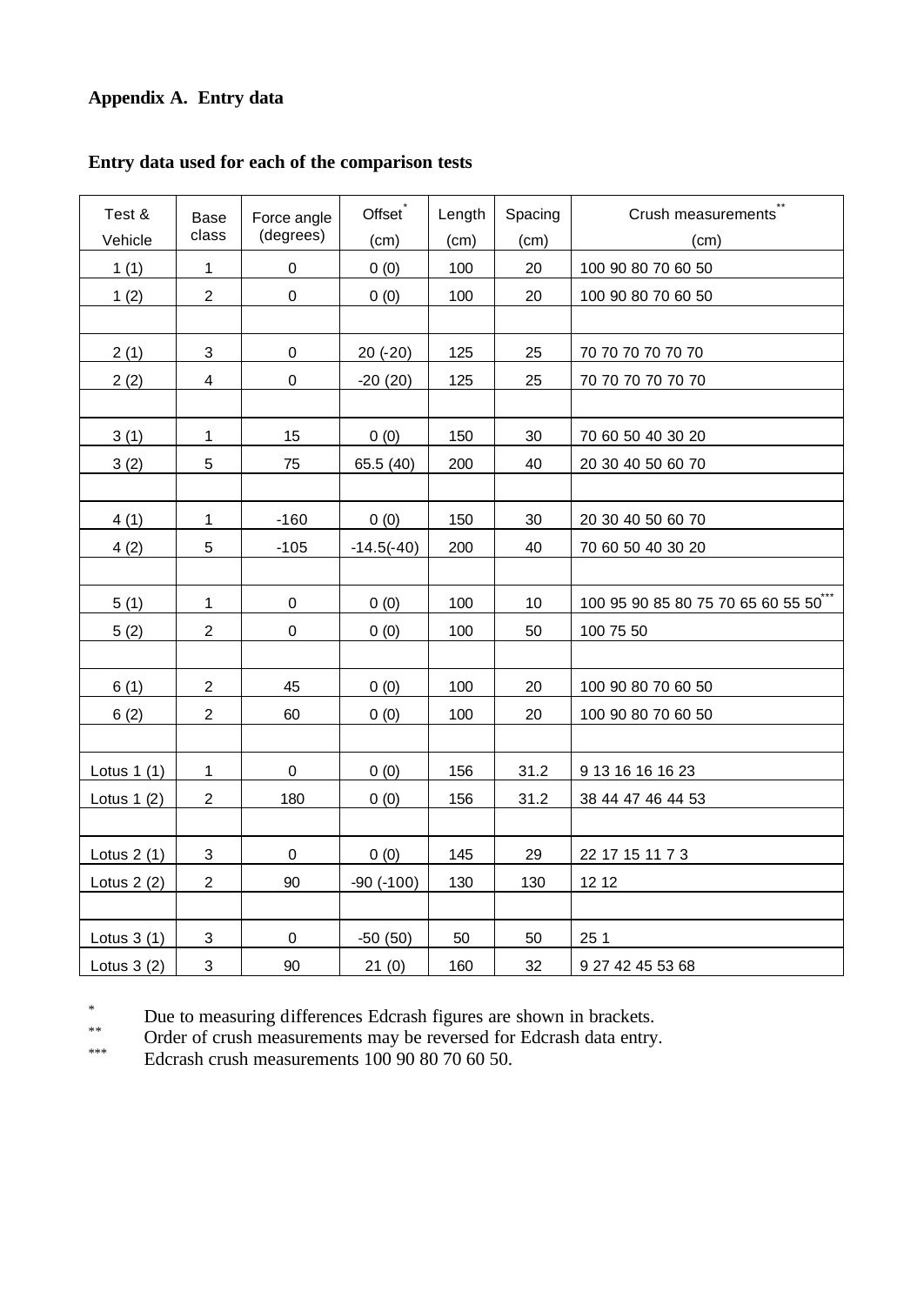# **Appendix B. Results**

# **Test 1.**

| Vehicle and<br>calculation | Total $\Delta\mathsf{V}$<br>(km h $\tilde{\mathsf{h}}$ | Longitudinal $\Delta V$<br>(km h ˈ | Lateral $\Delta V$<br>$(km h-1)$ | Energy<br>(J) | Magnitude of<br>force (N) | Moment arm<br>(cm) |
|----------------------------|--------------------------------------------------------|------------------------------------|----------------------------------|---------------|---------------------------|--------------------|
| 1 (A)                      | 58.32                                                  | $-58.32$                           | 0.00                             | 138420        | 295820                    | 5.56               |
| (E)                        | 58.3                                                   | $-58.3$                            | 0.0                              | 138398.9      | 295799.1                  | 5.6                |
|                            |                                                        |                                    |                                  |               |                           |                    |
| 2(A)                       | 58.32                                                  | $-58.32$                           | 0.00                             | 124461        | 268940                    | 5.56               |
| 2(E)                       | 58.3                                                   | $-58.3$                            | 0.0                              | 124392.1      | 268780                    | 5.6                |

# **Test 2.**

| Vehicle and<br>calculation | Total ∆V<br>(km $\mathsf{h}^{\text{-}1}$ | Longitudinal $\Delta V$<br>$(km h-1)$ | Lateral ∆V<br>$(km h-1)$ | Energy<br>(J) | Magnitude of<br>force (N) | Moment arm<br>(cm) |
|----------------------------|------------------------------------------|---------------------------------------|--------------------------|---------------|---------------------------|--------------------|
| 1 (A)                      | 51.76                                    | $-51.76$                              | 0.00                     | 171868        | 407250                    | $-20.00$           |
| 1 (E)                      | 51.8                                     | -51.8                                 | 0.0                      | 171657.9      | 406664                    | $-20.0$            |
|                            |                                          |                                       |                          |               |                           |                    |
| 2(A)                       | 43.00                                    | $-43.00$                              | 0.00                     | 136340        | 281813                    | 20.00              |
| 2(E)                       | 43.0                                     | $-43.0$                               | 0.0                      | 136305.9      | 281782                    | 20.0               |

# **Test 3.**

| Vehicle and<br>calculation | Total ∆V<br>(km h¯' | Longitudinal $\Delta V$<br>(km h ˈ | Lateral ∆V<br>(km h $^{\text{-}1}$ | Energy<br>(J) | Magnitude of<br>force (N) | Moment arm<br>(cm) |
|----------------------------|---------------------|------------------------------------|------------------------------------|---------------|---------------------------|--------------------|
| 1 (A)                      | 55.96               | $-54.05$                           | $-14.48$                           | 103302        | 308440                    | $-30.11$           |
| (E)                        | 56.0                | $-54.1$                            | $-14.5$                            | 103276.8      | 308403                    | $-30.1$            |
|                            |                     |                                    |                                    |               |                           |                    |
| 2(A)                       | 37.30               | -9.66                              | $-36.03$                           | 110773        | 366840                    | $-37.16$           |
| 2(E)                       | 37.3                | $-9.7$                             | $-36.0$                            | 110683        | 366520                    | $-36.7$            |

# **Test 4.**

| Vehicle and<br>calculation | Total ∆V<br>(km $\mathsf{h}^{\text{-}1}$ | Longitudinal $\Delta V$<br>(km $\mathsf{h}^{\text{-}1}$ | Lateral ∆V<br>(km $\mathsf{h}^{\text{-}1}$ | Energy<br>(J) | Magnitude of<br>force (N) | Moment arm<br>(cm) |
|----------------------------|------------------------------------------|---------------------------------------------------------|--------------------------------------------|---------------|---------------------------|--------------------|
| 1 (A)                      | 55.40                                    | 52.06                                                   | 18.95                                      | 112122        | 291191                    | $-64.08$           |
| 1 (E)                      | 52.1                                     | 48.9                                                    | 17.8                                       | 112036.3      | 290890                    | $-77.4$            |
|                            |                                          |                                                         |                                            |               |                           |                    |
| 2(A)                       | 36.93                                    | 9.56                                                    | 35.68                                      | 110773        | 366840                    | $-0.42$            |
| 2(E)                       | 34.7                                     | 9.0                                                     | 33.5                                       | 110691.3      | 366534.1                  | $-0.9$             |

# **Test 5.**

| Vehicle and<br>calculation | Total $\Delta$ V<br>(km h¯' | Longitudinal $\Delta V$<br>(km h ˈ | Lateral ∆V<br>$(km h-1)$ | Energy<br>(J) | Magnitude of<br>force (N) | Moment arm<br>(cm) |
|----------------------------|-----------------------------|------------------------------------|--------------------------|---------------|---------------------------|--------------------|
| 1 (A)                      | 58.32                       | $-58.32$                           | 0.00                     | 138420        | 295820                    | 5.56               |
| (E)                        | 58.3                        | $-58.3$                            | 0.0                      | 138398.9      | 295799.1                  | 5.6                |
|                            |                             |                                    |                          |               |                           |                    |
| 2(A)                       | 58.32                       | $-58.32$                           | 0.00                     | 124461        | 268940                    | 5.56               |
| 2(E)                       | 58.3                        | $-58.3$                            | 0.0                      | 124392.1      | 268780                    | 5.6                |